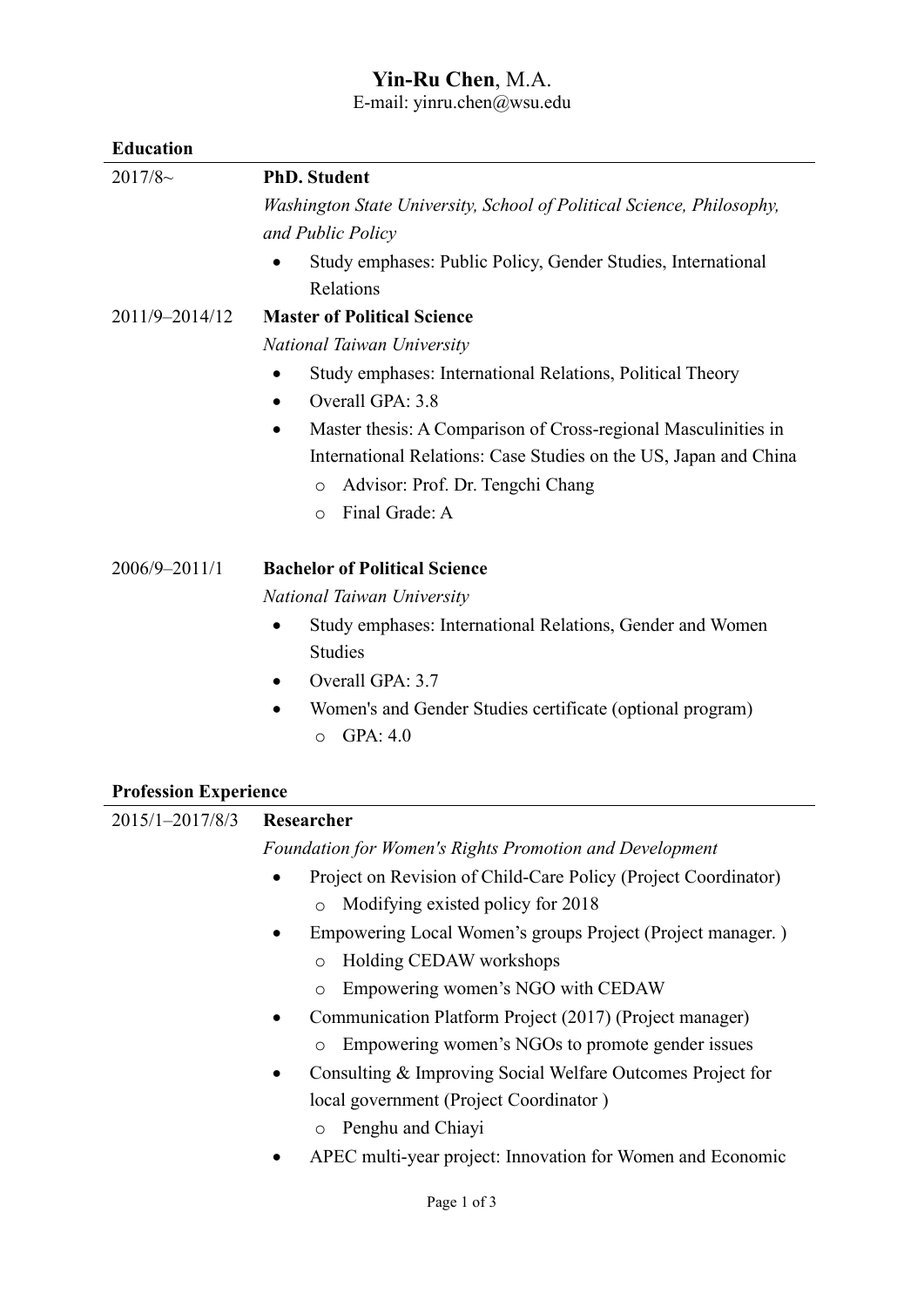### **Yin-Ru Chen**, M.A.

E-mail: yinru.chen@wsu.edu

Development: Facilitating Women's Livelihood Development and Resilience with ICTs—Phase 2 Report (under the supervision of Prof. Ching-Cheng Chang, forthcoming 2017)

- Website Administrator
	- o Global Gender: http://www.globalgender.org/en-global/home)
- Procurement Manager (stationary)

#### **Project Staff**

#### *Foundation for Women's Rights Promotion and Development*

- Communication Platform Project (2016)( Project manager. )
	- o Empowering more than 25 women's NGOs to promote gender issues
- Consulting & Improving Social Welfare Outcomes Project for local government ( Project Coordinator)
	- o Keelong and Tainan
- A comparative analysis of work-life balance policies (Report)
- A study about policy proposals for improving child care policies in Taiwan (Report)
- APEC multi-year project: Innovation for Women and Economic Development: Facilitating Women's Livelihood Development and Resilience with ICTs—Phase 2 Report (under the supervision of Prof. Ching-Cheng Chang, forthcoming 2017)
	- o A gender study about migrant workers in Taiwan, in cooperation with Prof. Ke-Jeng Lan
- Conducted case studies: How can Crowdfunding help Female Entrepreneurs? (Report)
- Website Administrator
	- o Global Gender: http://www.globalgender.org/en-global/home)

#### 2013/7–2014/1 **Research Assistant**

#### *The Research Center for Hakka Studies, National Taiwan University*

- An oral history project: Hakka During the White Terror Era
	- o Interviewed victims
	- o Collected references